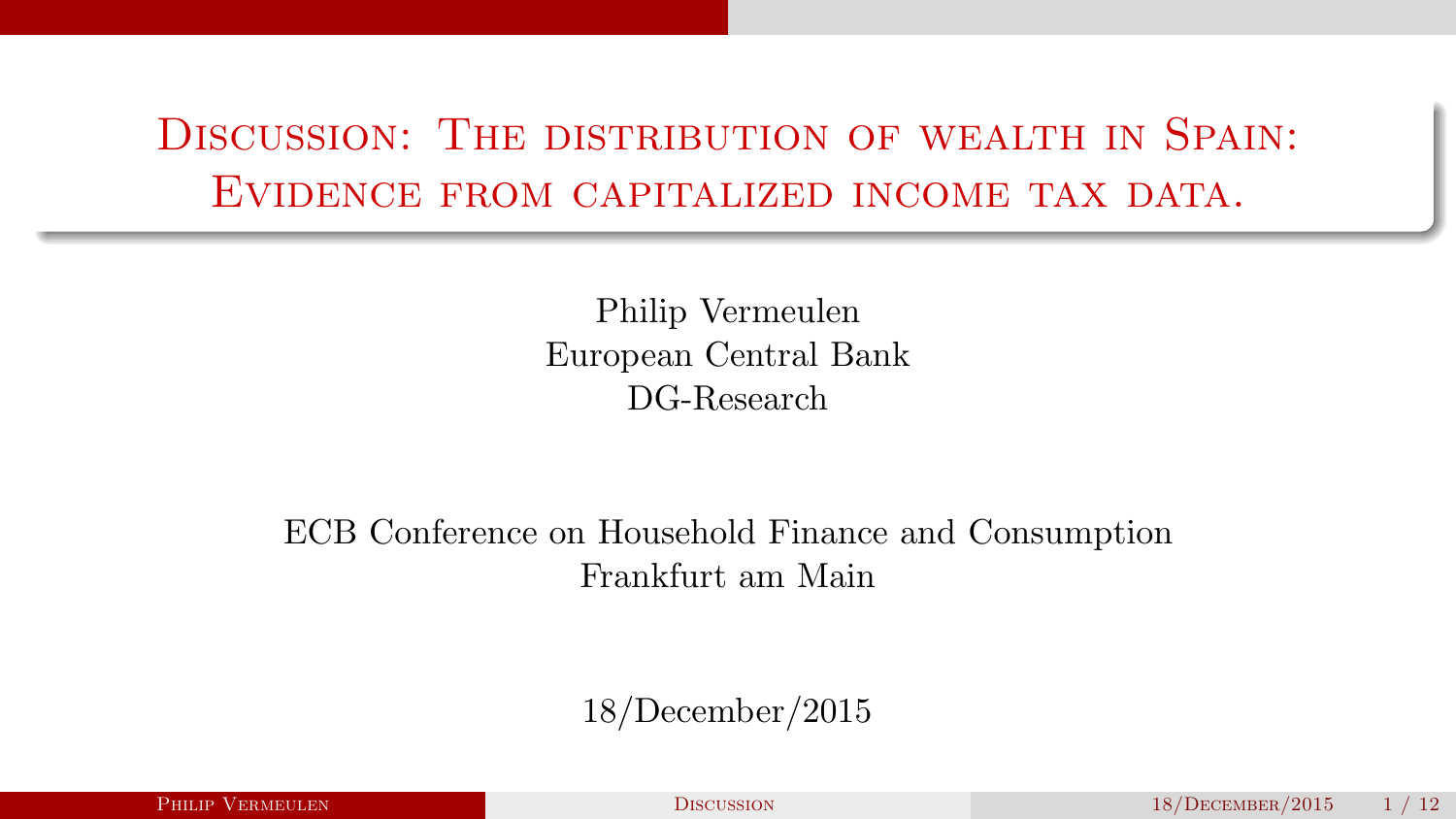This slideshow should not be reported as representing the views of the European Central Bank (ECB). The views expressed are those of the author and do not necessarily reflect those of the ECB.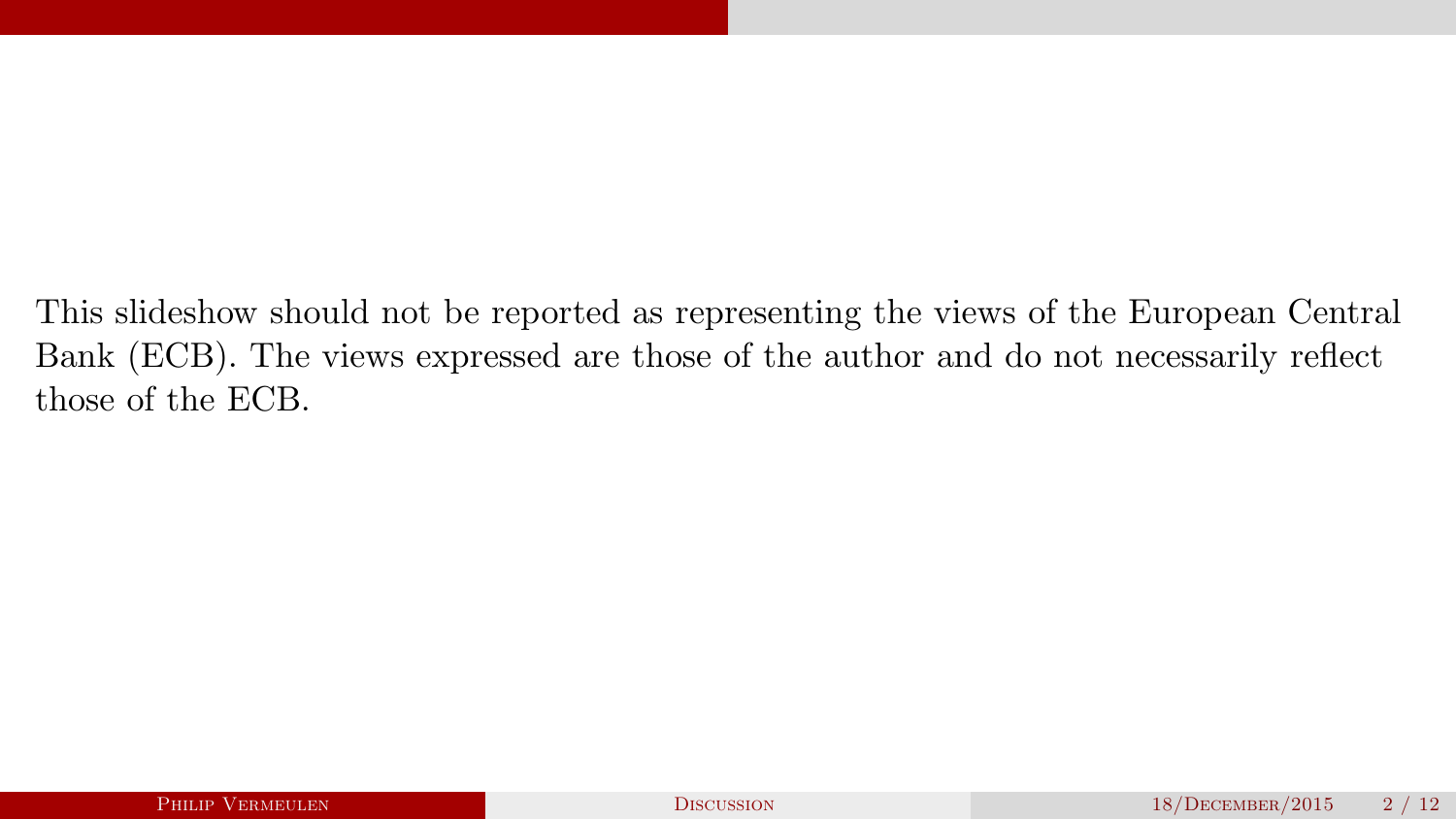### <span id="page-2-0"></span>Wealth is back

- Piketty "*Capital in the Twenty-First Century*"
- Stiglitz "*The Price of Inequality: How Today's Divided Society Endangers Our Future*"

- Stiglitz "*The Great Divide: Unequal Societies and What We Can Do About Them*"
- Reich "*Saving Capitalism: For the Many, Not the Few*"  $\bullet$
- Atkinson "*Inequality: What Can Be Done?*"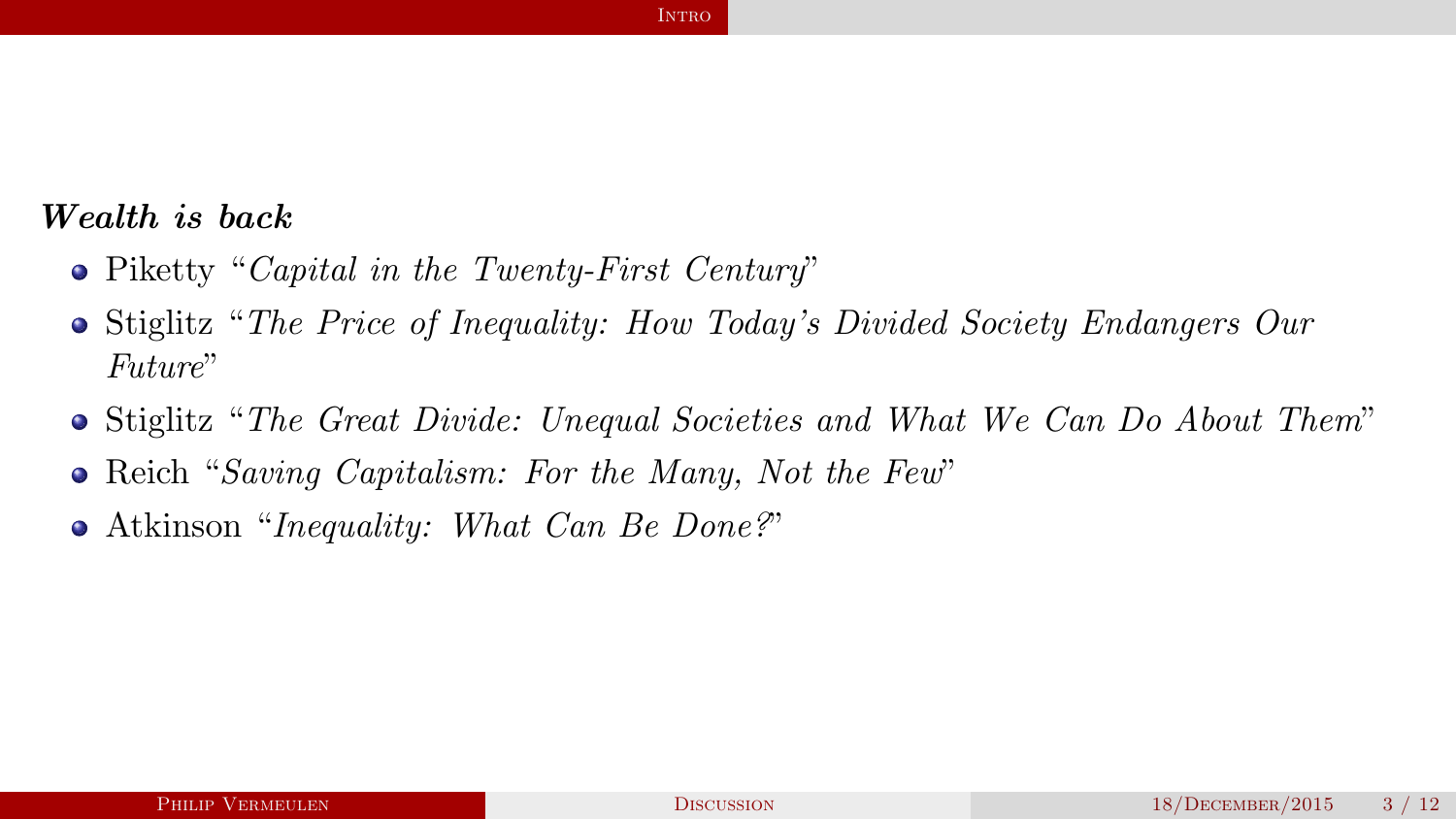<span id="page-3-0"></span>Nothing new under the sun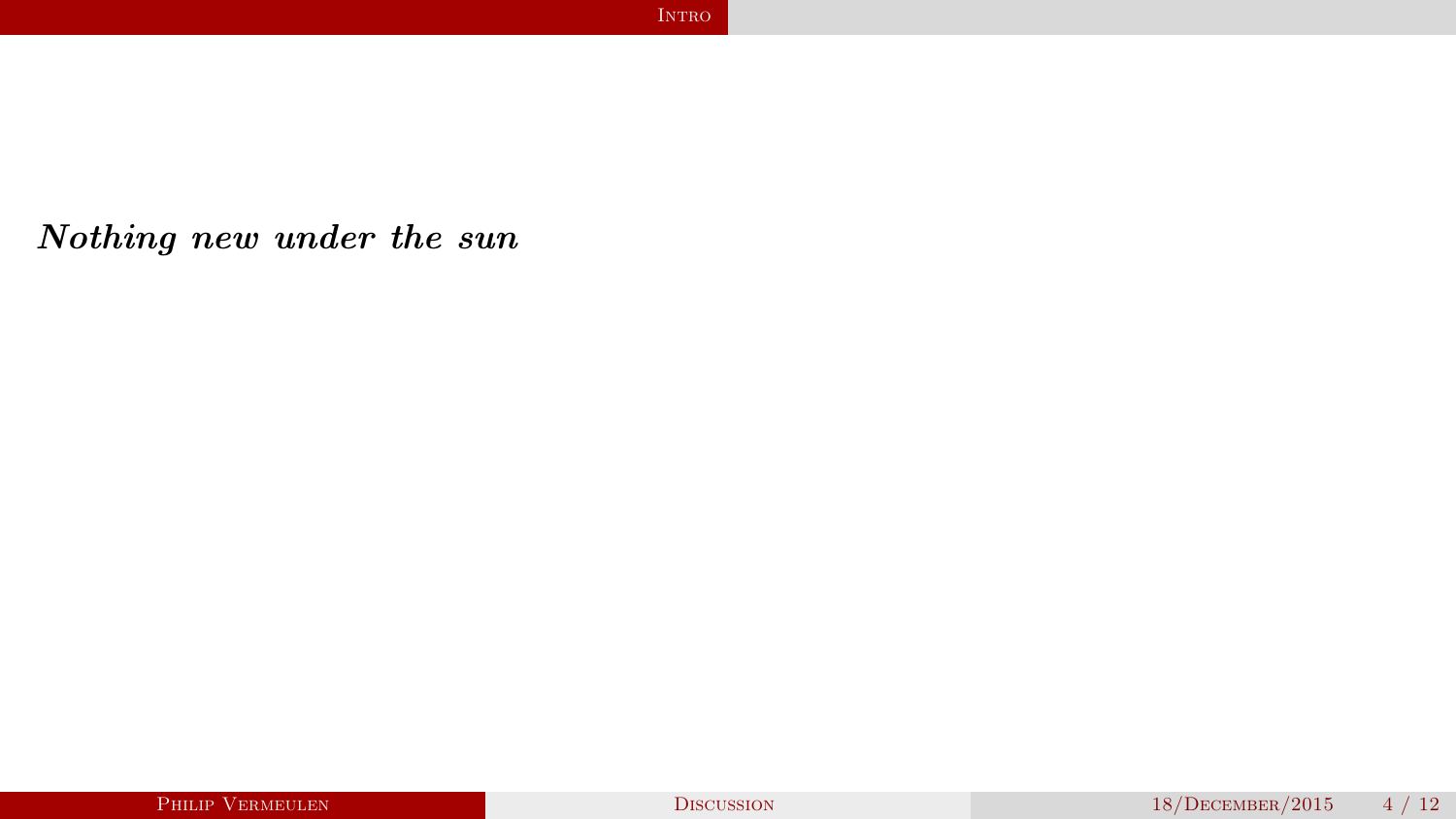<span id="page-4-0"></span>*Any city, however small, is in fact divided into two, one the city of the poor, the other of the rich; these are at war with one another.* , Plato, Greek philosopher (427-347 B.C.)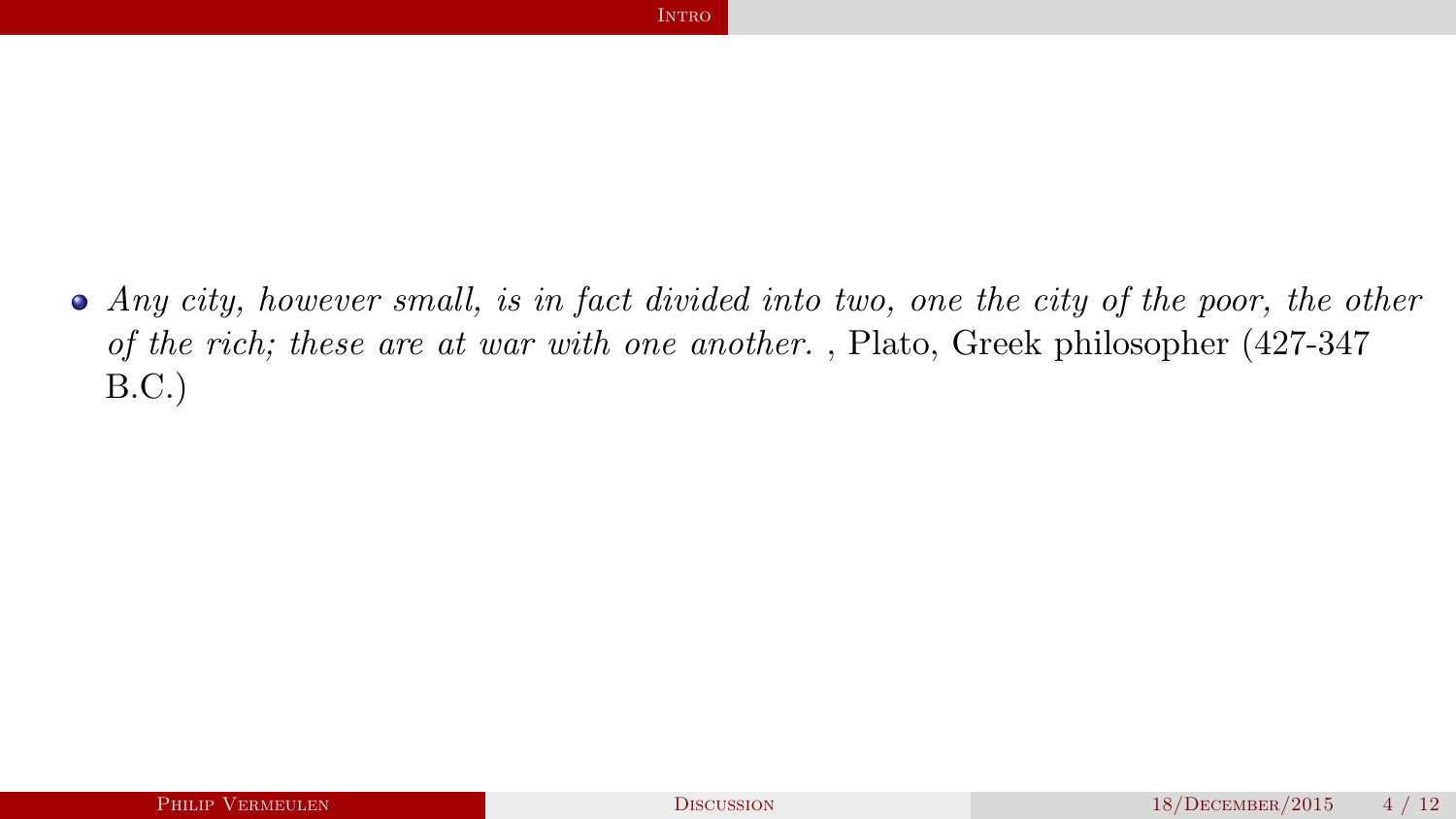<span id="page-5-0"></span>*"The worst form of inequality is to try to make unequal things equal."* Aristotle, Greek philosopher (384-322 BC)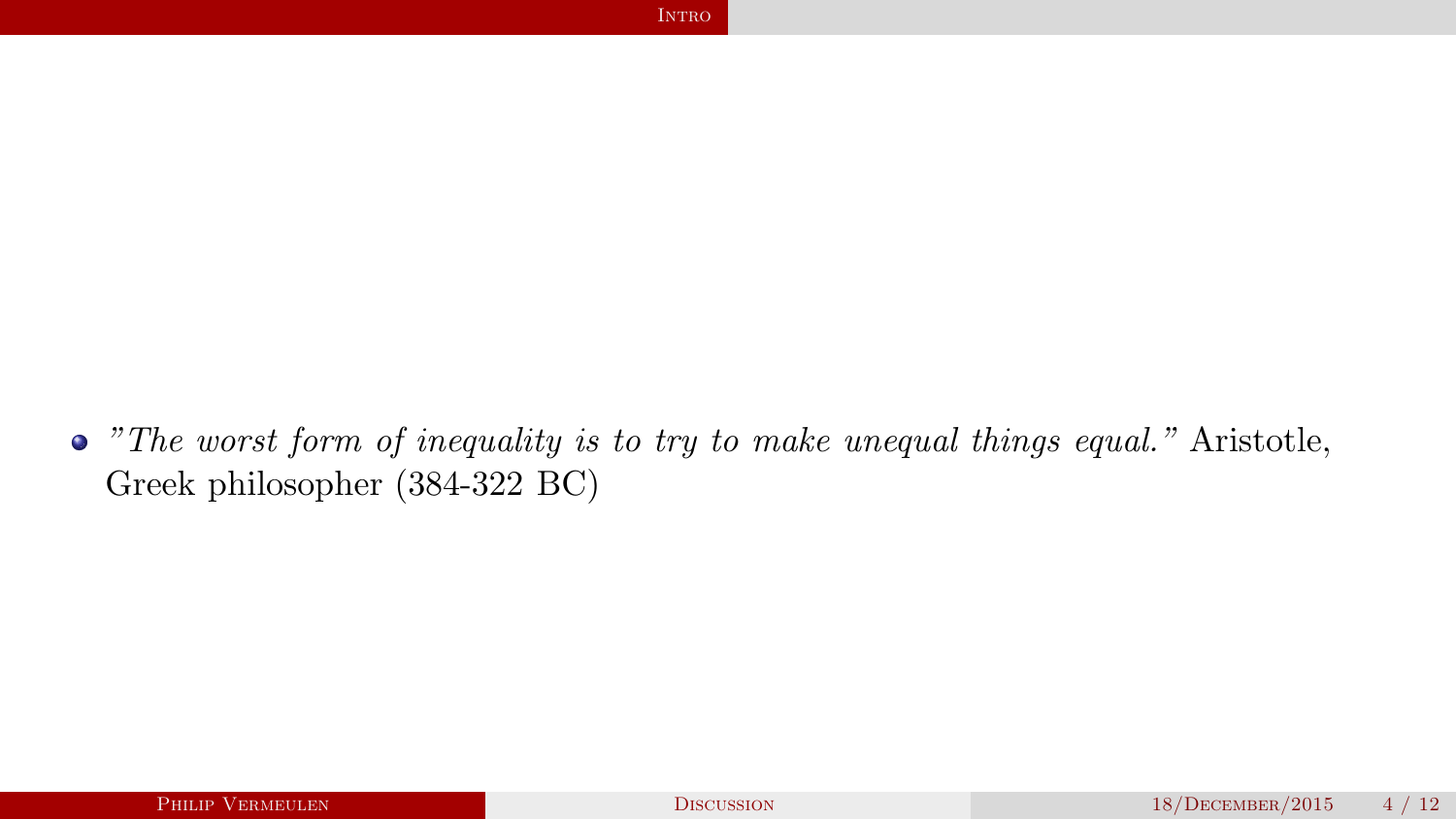### <span id="page-6-0"></span>Wealth measurement

- Demand in society for unbiased information
- To lift up the discussion from oversimplification and myths: "Rich are getting richer,  $\bullet$ the poor are getting poorer" ; "Inequality is bad", etc.
- Wealth inequality is only one dimension of multi-facetted phenomena such as poverty, opportunity, growth, development
- understanding distribution of capital income important on its own: understanding capital share (vs labour share), capital share has been increasing (why, for whom?)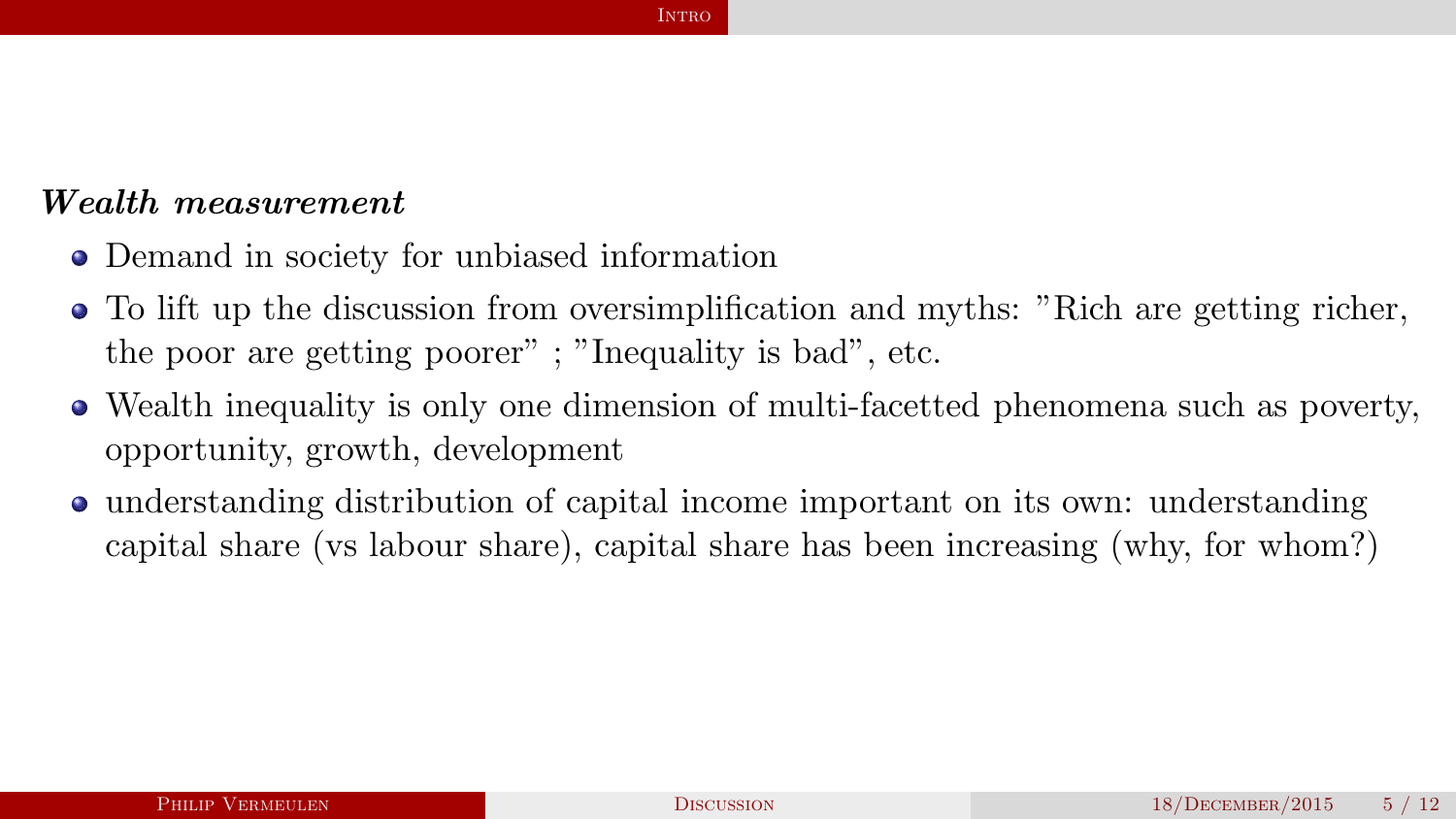### <span id="page-7-0"></span>Wealth measurement methods

- wealth tax returns
- estate multiplier method: wealth at death
- household wealth surveys
- investment income: capitalizing income data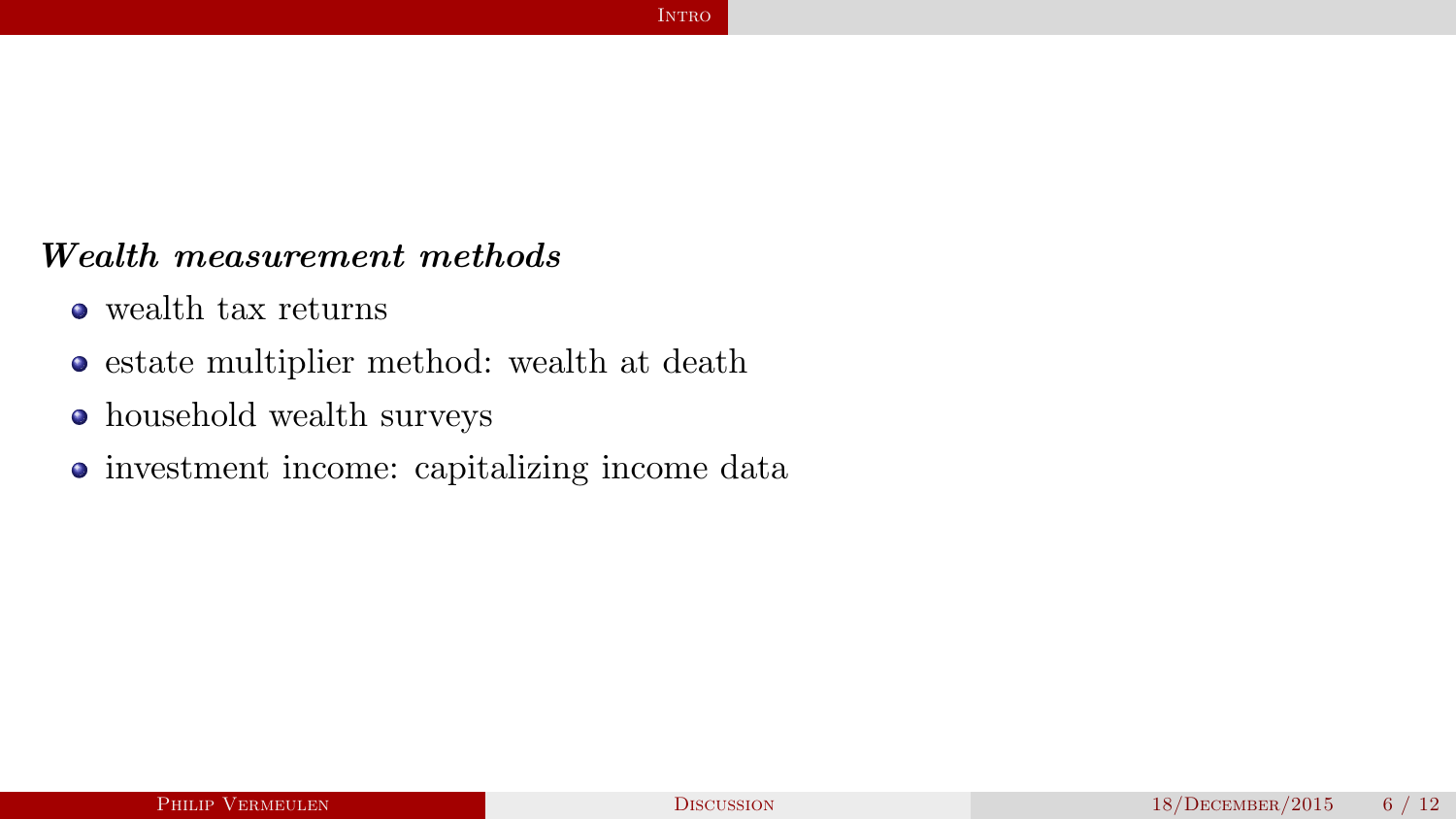### <span id="page-8-0"></span>Literature: Tail wealth estimation

- $\bullet$  Wealth tax records: Roine and Waldenström (2009), Alvaredo and Saez (2009), Dell, Piketty and Saez (2007)
- $\bullet$  estate tax records: Atkinson and Harrison (1978), Atkinson, Gordon and Harrison (1989), Kopczuk and Saez (2004), Piketty, Postel-Vinay and Rosenthal (2006)
- Capitalization capital income: Atkinson and Harrison (1978), Saez and Zucman (2014)
- Combining surveys with rich lists: Vermeulen (2014)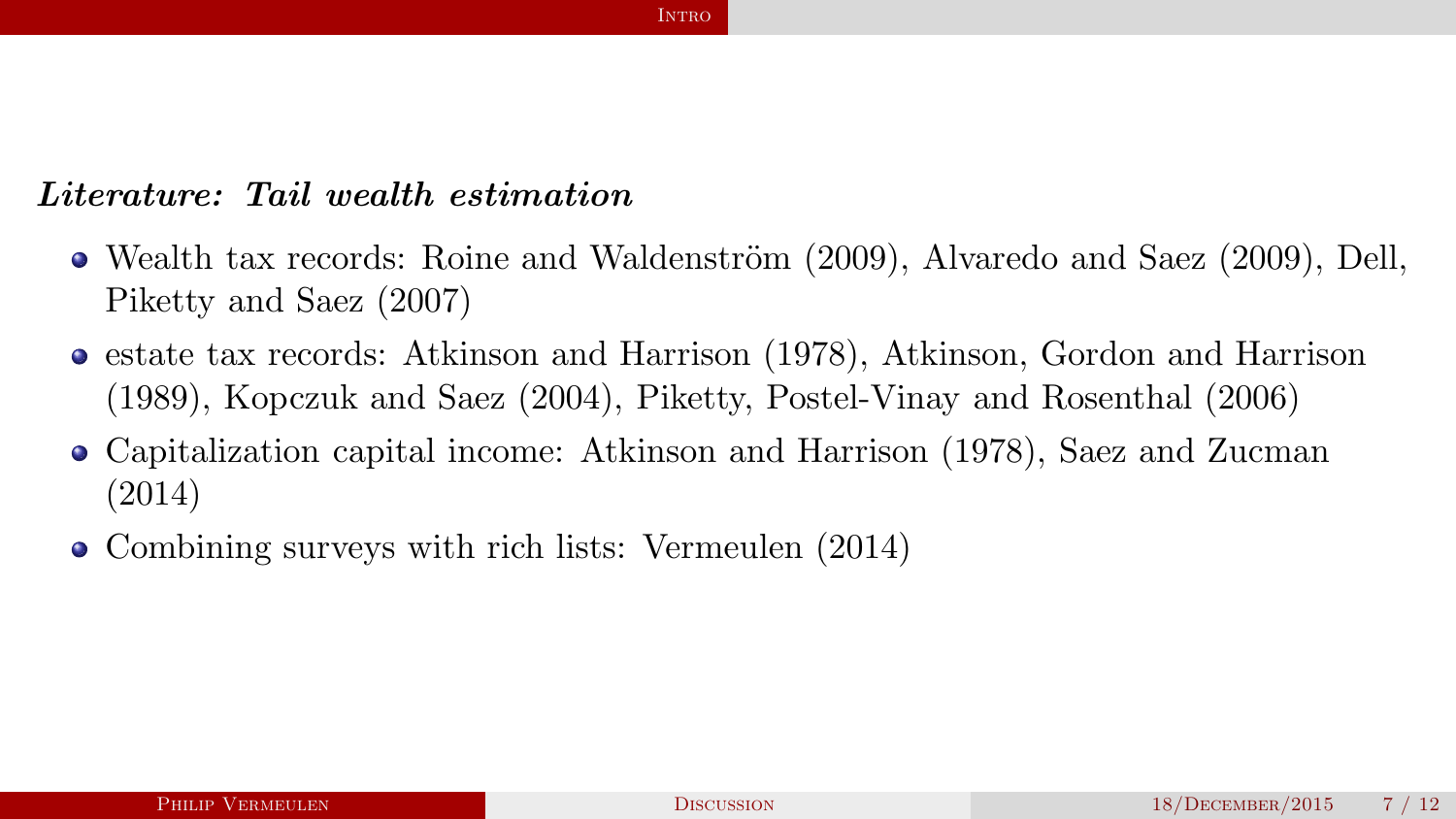### <span id="page-9-0"></span>Wealth measurement problems

- wealth tax returns: exemptions, tax evasion
- estate multiplier method: wealth at death not the same as during life

- surveys: non-response and underreporting
- investment income: exemptions, capital gains, capitalization factor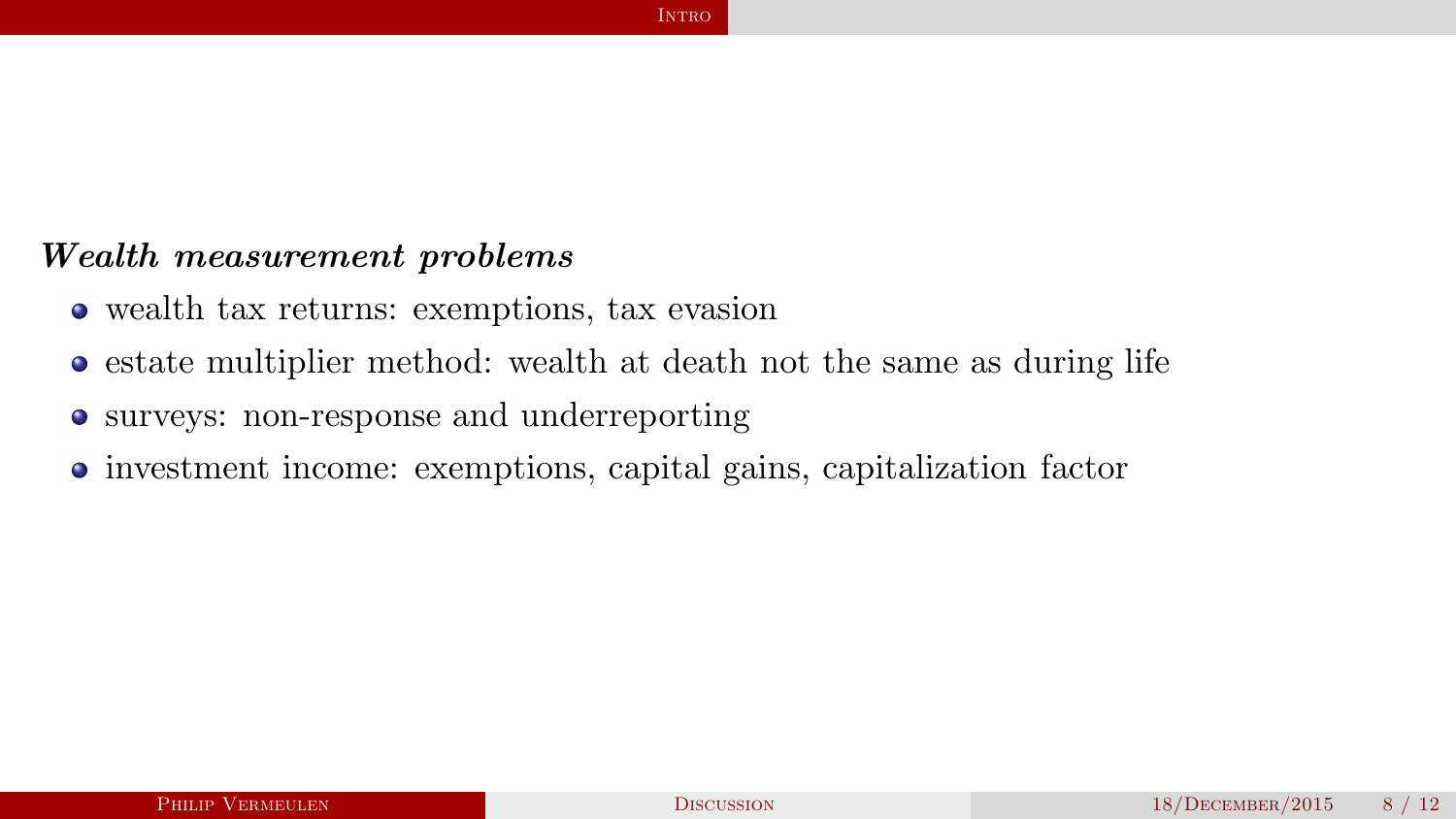### <span id="page-10-0"></span>This paper

- uses capitalization method
- Illustrative of the direction this literature is moving
- Combination: tax data, survey data, national accounts data
- carefully done study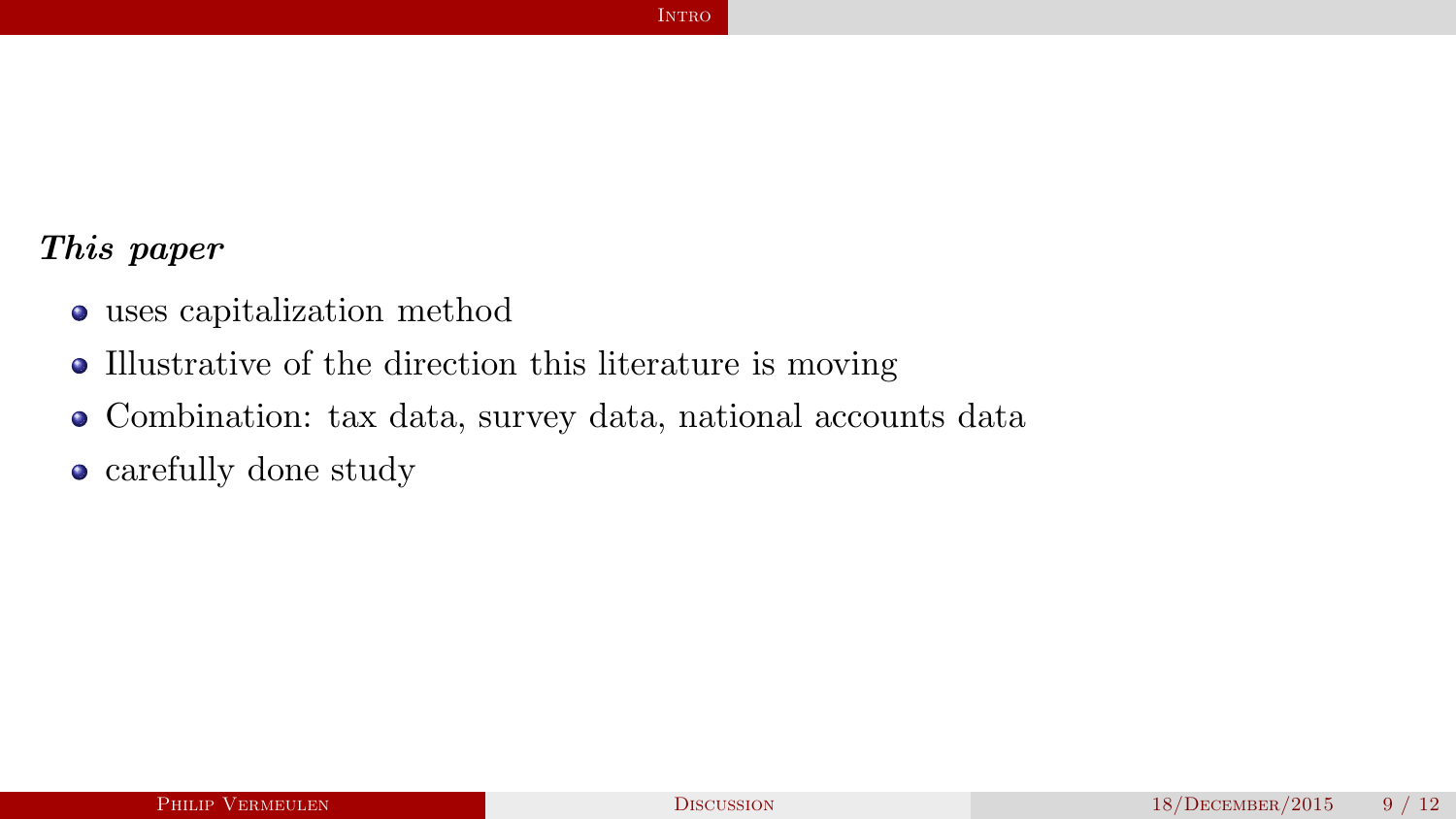### <span id="page-11-0"></span>The capitalization factor

- Do the high investment incomes have higher returns?
- unequal human capital leads to unequal labour income.Is that also true for capital? Are the rich smarter?
- Variability of returns over time?
- Equities have enormously different dividend yields
- Repsol (8.26 percent) ; Telefonica (6.26 percent) ; BBVA (4.56 percent) ; Inditex (1.54 percent) ; Gamesa (0.59 percent)
- capitalization factors are missing from the paper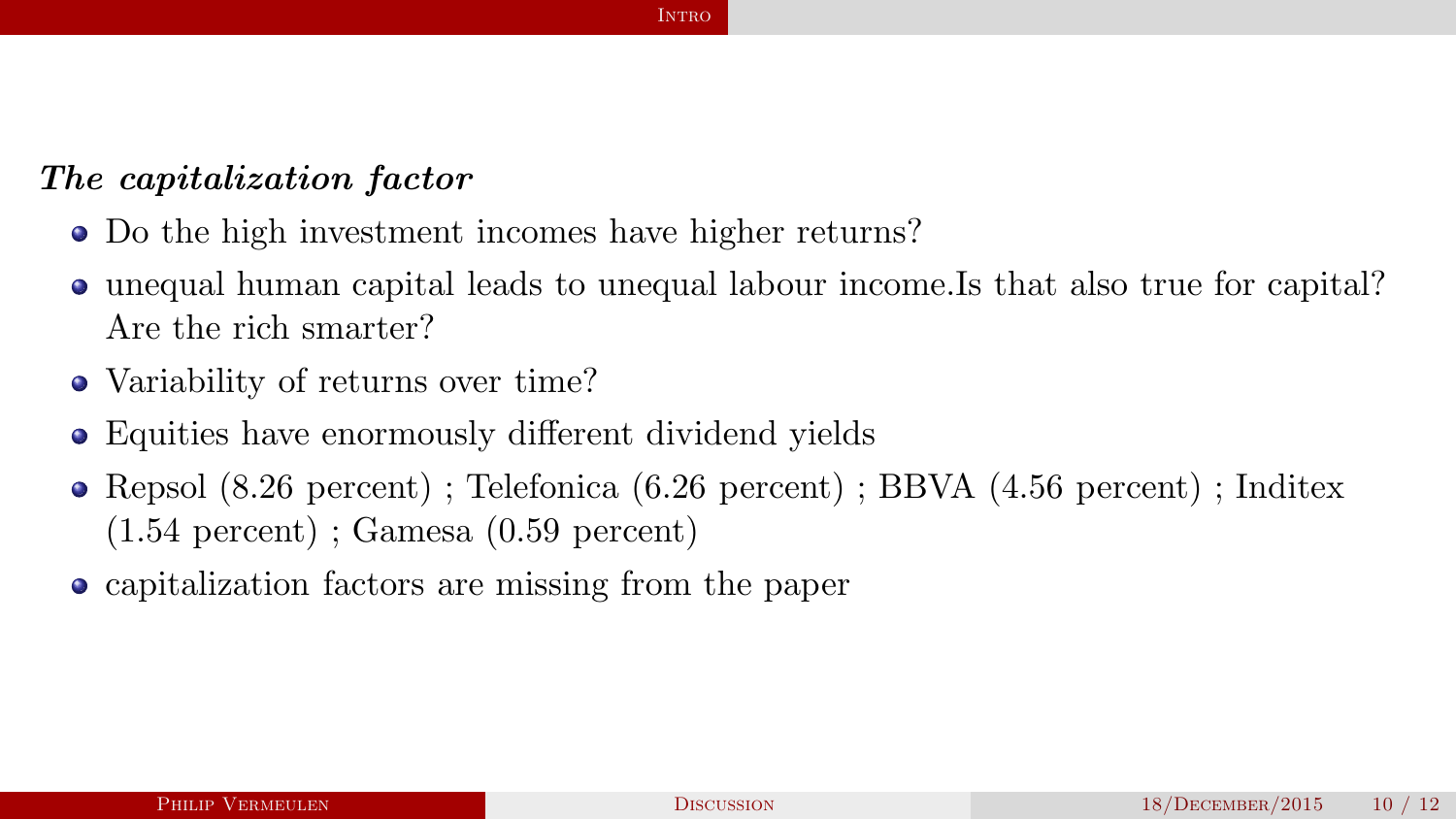### <span id="page-12-0"></span>Specificities of the Spanish case

- Housing: measurement of house prices.
- Is housing wealth true wealth (in a bubble)?
- Capital gains are excluded.
- Investment funds do not generate taxable income?